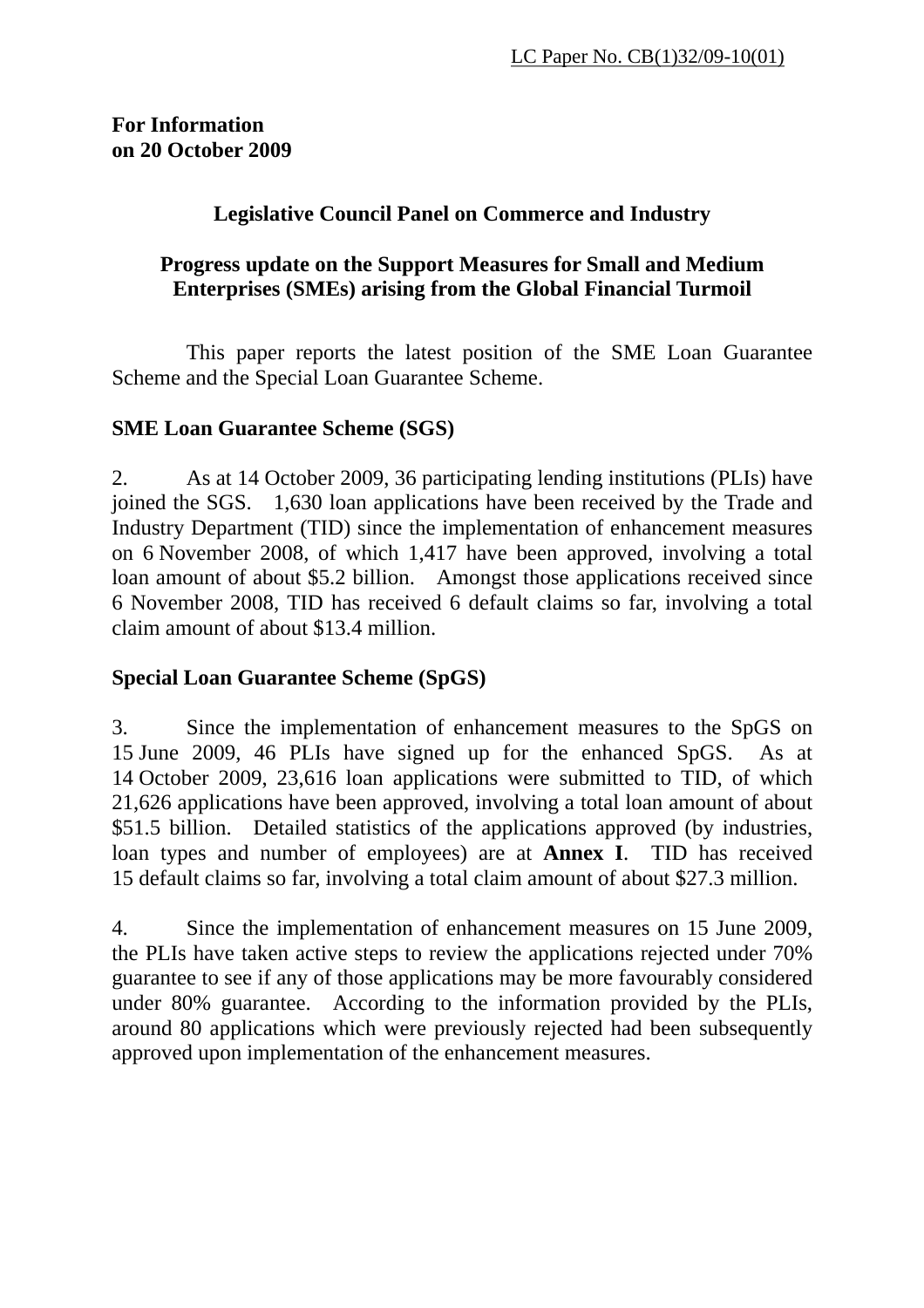### **Overall Position**

5. As at 14 October 2009, TID has received 25,246 loan applications from the PLIs under the two schemes, of which 23,043 applications have been approved, involving a total loan amount of \$56.7 billion.

6. A summary of the statistics provided by the PLIs on the loan applications received under both schemes as at [1](#page-1-0)1 October 2009 is at Annex  $II^1$ .

7. The application period for SpGS is scheduled to end on 31 December 2009. A review of the scheme is being undertaken.

**Commerce and Economic Development Bureau Trade and Industry Department October 2009**

<span id="page-1-0"></span> $\overline{a}$ <sup>1</sup> The figures in this table are compiled once every two weeks. It involves collating information from all the branch offices of the PLIs. Hence, the figures are not as up-to-date as those in paragraphs 2 to 5, as well as those in Annex I.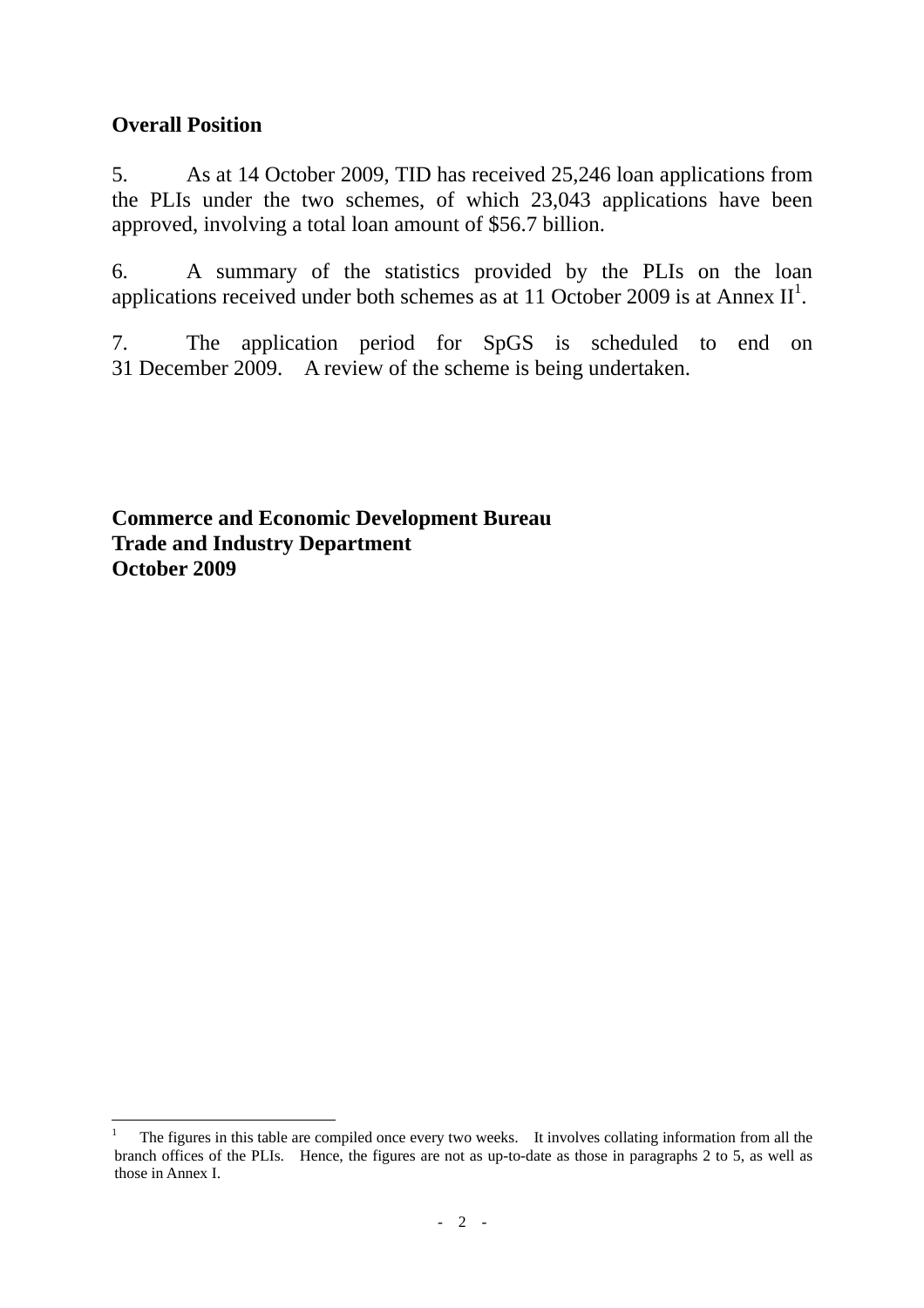### **Annex I**

### **Statistics of the SpGS**

*(as at 14 October 2009)* 

## *Breakdown by percentage of guarantee*

|                                          | <b>70%</b><br><b>Guarantee</b> | 80%<br><b>Guarantee</b> | <b>Total</b> |
|------------------------------------------|--------------------------------|-------------------------|--------------|
| No. of applications<br>approved          | 10,759                         | 10,867                  | 21,626       |
| Amount of loans<br>involved (\$ million) | 20,347                         | 31,183                  | 51,530       |

## *Breakdown by industries*

|                               | No. of<br>applications<br>approved | Percentage |
|-------------------------------|------------------------------------|------------|
| <b>Manufacturing</b>          |                                    |            |
| Bags and garment accessories  | 341                                | 1.6        |
| Chemical and biotechnology    | 91                                 | 0.4        |
| Electronics                   | 718                                | 3.3        |
| Food and beverage             | 146                                | 0.7        |
| Footwear                      | 100                                | 0.5        |
| Furniture                     | 110                                | 0.5        |
| Industrial machinery          | 74                                 | 0.3        |
| Jewellery                     | 220                                | 1.0        |
| Medical and optical devices   | 53                                 | 0.2        |
| Metal products                | 606                                | 2.8        |
| <b>Plastics</b>               | 536                                | 2.5        |
| Printing and publishing       | 626                                | 2.9        |
| Stationery and paper products | 198                                | 0.9        |
| Textiles and clothing         | 1,640                              | 7.6        |
| <b>Toys</b>                   | 340                                | 1.6        |
| Watches and clocks            | 198                                | 0.9        |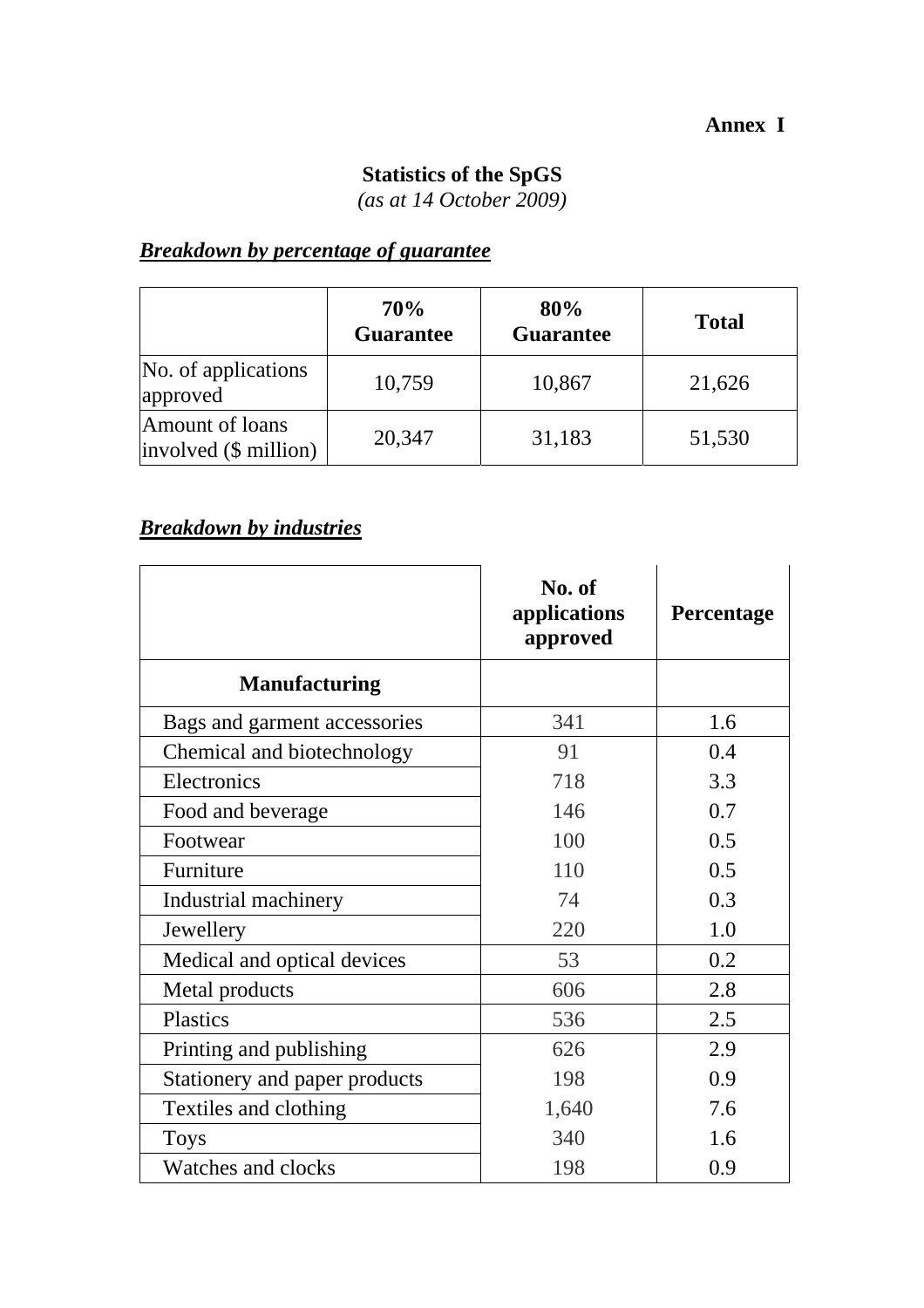|                                    | No. of<br>applications<br>approved | Percentage |
|------------------------------------|------------------------------------|------------|
| Other manufacturing industry       | 397                                | 1.8        |
| Sub-total                          | 6,394                              | 29.5       |
| Non-manufacturing                  |                                    |            |
| Car trading                        | 69                                 | 0.3        |
| Construction                       | 533                                | 2.5        |
| Engineering                        | 477                                | 2.2        |
| Hotel and tourism                  | 162                                | 0.7        |
| Import & export                    | 5,398                              | 25         |
| Information technology             | 189                                | 0.9        |
| Interior design and decoration     | 207                                | 1.0        |
| Personal care services             | 79                                 | 0.4        |
| Professional services              | 793                                | 3.7        |
| Real estate                        | 96                                 | 0.4        |
| <b>Restaurants</b>                 | 310                                | 1.4        |
| Telecommunication                  | 69                                 | 0.3        |
| Trading                            | 3,572                              | 16.5       |
| Transportation / logistics         | 581                                | 2.7        |
| Wholesale and retail               | 2,226                              | 10.3       |
| Other non-manufacturing industries | 471                                | 2.2        |
| Sub-total                          | 15,232                             | 70.5       |
| <b>Total</b>                       | 21,626                             | 100        |

## *Breakdown by loan types*

|                                            | <b>Non-revolving</b><br>Loan | <b>Revolving</b><br>Loan | <b>Total</b> |
|--------------------------------------------|------------------------------|--------------------------|--------------|
| No. of applications<br>approved            | 13,994                       | 7,632                    | 21,626       |
| Amount of loans<br>$involved$ (\$ million) | 33,233                       | 18,297                   | 51,530       |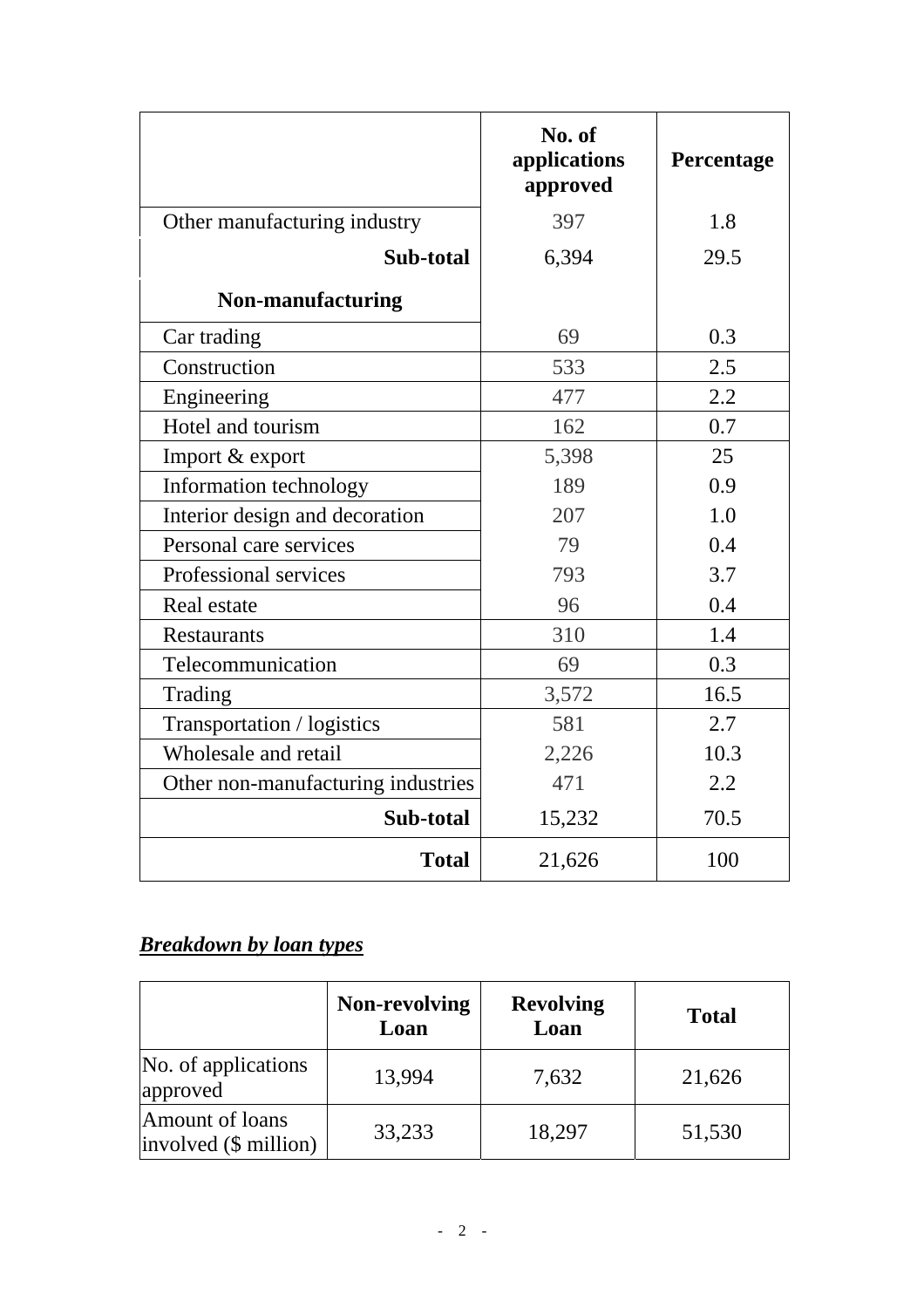# *Breakdown by number of employees*

| No. of employees in Hong Kong | No. of approved cases |
|-------------------------------|-----------------------|
| $1 - 10$                      | 13,821                |
| $11 - 20$                     | 3,997                 |
| 21-49                         | 2,517                 |
| 50-99                         | 823                   |
| 100 or above                  | 468                   |
| <b>Total</b>                  | 21,626                |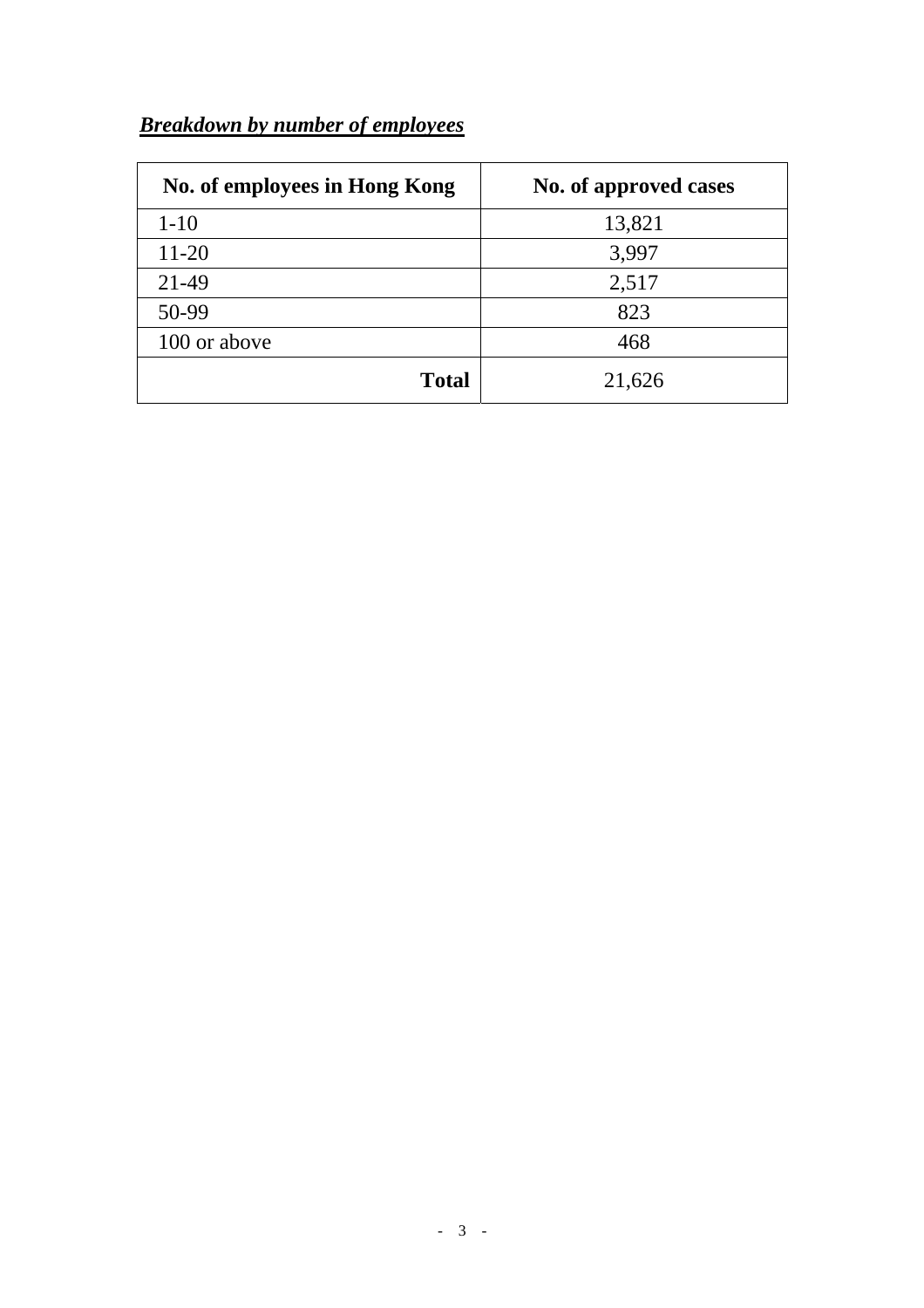|                                                                                   | <b>SGS</b>         |                                           | <b>SpGS</b>                   |                        |                        |
|-----------------------------------------------------------------------------------|--------------------|-------------------------------------------|-------------------------------|------------------------|------------------------|
|                                                                                   | From<br>6 Nov 2008 | <b>From 15 Dec 2008</b><br>to 11 Oct 2009 |                               | <b>Total</b>           |                        |
|                                                                                   | to<br>11 Oct 2009  | 70%<br>guarantee                          | 80%<br>guarantee <sup>3</sup> | Sub-total              |                        |
|                                                                                   | (A)                | (B)                                       | (C)                           | $(D) =$<br>$(B) + (C)$ | $(E) =$<br>$(A) + (D)$ |
| No. of applications<br>received by the PLIs                                       | 3,300              | 17,337                                    | 17,371                        | 34,708                 | 38,008                 |
| No. of applications being<br>processed by the PLIs                                | 11                 | $\overline{0}$                            | 2,720                         | 2,720                  | 2,731                  |
| No. of applications<br>rejected by PLIs                                           | 490                | 3,074                                     | 1,406                         | 4,480                  | 4,970                  |
| No. of applications<br>withdrawn by the<br>applicants before<br>submitting to TID | $1,177^4$          | 2,828                                     | 1,357                         | $4,185^5$              | 5,362                  |
| No. of applications<br>forwarded to TID for<br>processing                         | 1,622              | 11,435                                    | 11,888                        | 23,323                 | 24,945                 |
| No. of applications<br>approved by TID                                            | 1,414              | 10,759                                    | 10,632                        | 21,391                 | 22,805                 |
| Amount of loan<br>involved (in \$ billion)                                        | 5.14               | 20.35                                     | 30.61                         | 50.96                  | 56.10                  |
| No. of applications<br>rejected by TID                                            | 3 <sup>6</sup>     | 44                                        | 48                            | $92^{7}$               | 95                     |

#### **Loan Application Statistics of SGS and SpGS Provided by PLIs**

(collated once every two weeks from all branches of  $PLIs^2$  $PLIs^2$ )

<span id="page-5-0"></span> $\frac{1}{2}$  The statistics in this Annex are collated from all the branches of the PLIs. Hence, the figures are not as up-to-date as those in Annex I.

<span id="page-5-1"></span><sup>3</sup> The enhanced SpGS starts to operate with effect from 15 June 2009, under which the Government provides 80% guarantee for loans approved by PLIs.

<span id="page-5-2"></span> $\frac{4}{5}$  Most of the cases are withdrawn to apply for SpGS.<br>Moior reasons for withdrawal include : werbal one

<span id="page-5-3"></span>Major reasons for withdrawal include : verbal enquiries made by interested customers who are subsequently found not eligible for SpGS; the borrowers have not provided documents for credit assessment; or borrowers have chosen other PLIs with better terms.<br><sup>6</sup> The employees have avaseded the maximum guarantee esiling

<span id="page-5-4"></span>The applicants have exceeded the maximum guarantee ceiling.

<span id="page-5-5"></span><sup>7</sup> Twenty-two companies (three of which have lodged two applications each) are in operation for less than one year; eight companies have outstanding default with the Government, forty-eight companies (nine of which have lodged two applications each) have exceeded the loan ceiling, and one company which has lodged two applications could not prove that it has substantive business operation in Hong Kong.